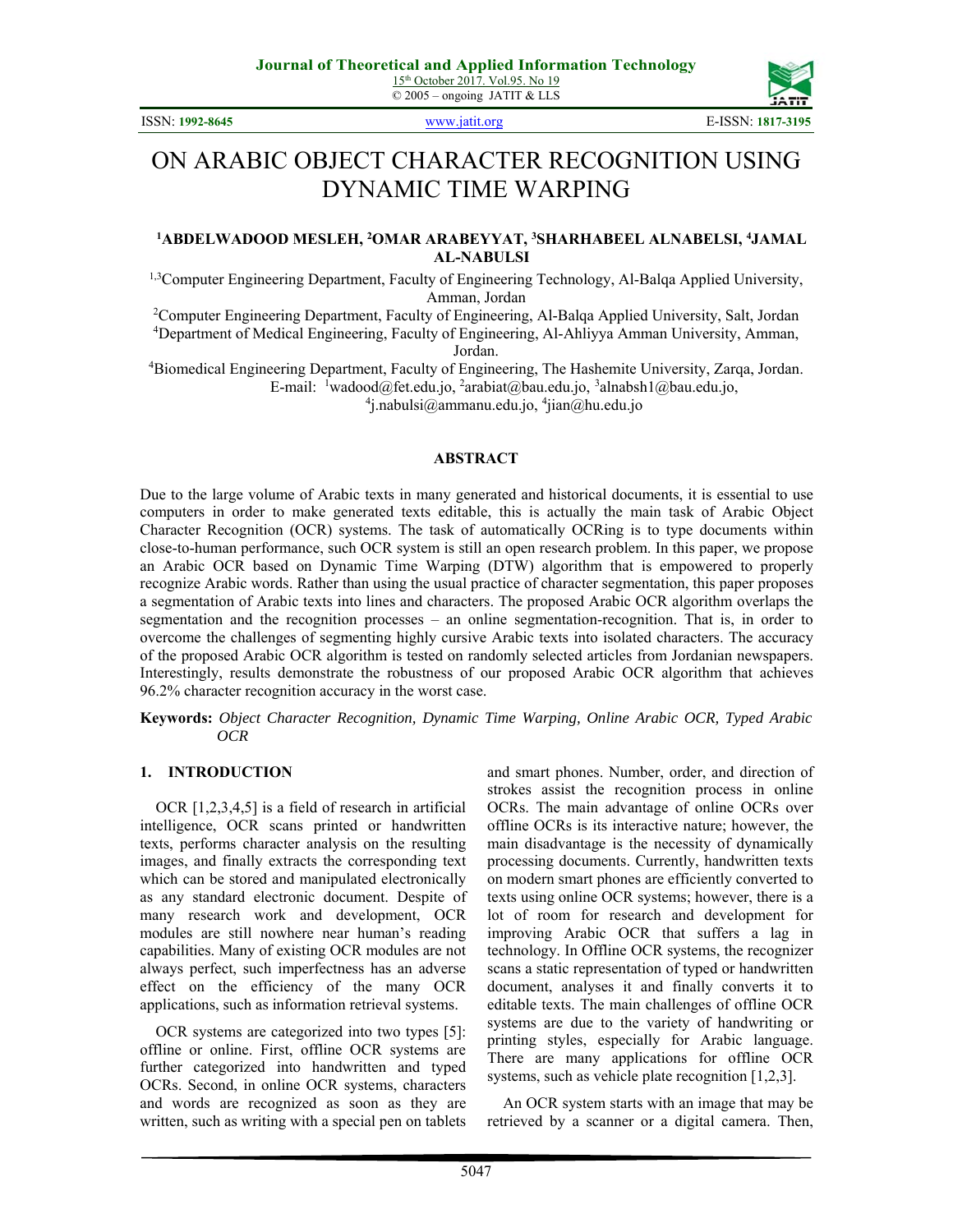15<sup>th</sup> October 2017. Vol.95. No 19 © 2005 – ongoing JATIT & LLS

| <b>ISSN: 1992-8645</b> |  |
|------------------------|--|

ISSN: **1992-8645** www.jatit.org E-ISSN: **1817-3195**



during the pre-processing phase, text is extracted and segmented. After that, in recognition phase, features of the segmented components are extracted and finally a classifier is implemented to extract editable text characters. Typical pre-processing includes [1,2,3]:

- $\checkmark$  Noise removal using a low-pass filter, binarization, histogram and morphology based methods.
- $\checkmark$  Binarization that converts grey images to binary images using thresholding techniques.
- $\checkmark$  Skew detection and correction, in order to estimate the skew angle of text lines in the text image.
- $\checkmark$  Page analysis that allows to identify and to categorize regions of interest in the text image.
- $\checkmark$  Segmentation of the characters may affect the recognition performance, as the output of the segmentation process is the input of the recognition engine. Notice that some OCR approaches skip the segmentation process.
- $\checkmark$  Feature extraction: the segmented characters are fed into a feature extraction method. Feature extraction methods include projection histograms and zoning.
- $\checkmark$  Classification: the feature extraction goal is to find the best subset of features that precisely and uniquely defines the shape of the corresponding character. The classification algorithm assigns labels to character images in order to enable the production of editable characters.

In 1960s, OCR research was started and the first commercialized OCR was developed by IBM, in 1970s, Toshiba was developed an OCR system that recognized regular typed and handwritten characters. In 1980s, OCR systems were improved to deal with poor quality documents. Starting from 2000, reliable OCR systems were improved to operate on complex and skewed documents that contain text, graphics and mathematical symbols. After more than 50 years of research, developing an optical OCR system with human reading capabilities still unachieved for Arabic characters, as OCR involves many techniques in many areas, such as image processing, pattern recognition, natural language processing and artificial intelligence.

Arabic [6] is a complex script and a cursive-type language which is used by more than one billion users in the world. It is written from right to left,

and it consists of 28 characters, each of them has two to four different forms which depend on its position within the Arabic word or sub-word. The Arabic character set and their variations are shown in Table 1. Each Arabic word can have one or more sub-words. On one hand, most characters have dot(s) or zigzag(s) associated with the character and this can be above, below, or inside the character. On the other hand, many of them have similar shapes. Sometimes, the position or number of these secondary strokes is the only difference between some characters. Moreover, some Arabic words may horizontally overlap and characters may stack on others. These characteristics of Arabic characters and words may induce problems for both the word and the character segmentations and may involve many problems in developing an Arabic OCR system. Moreover, the Arabic recognition should occur from top to bottom and from right to left.

The problem of character recognition is twofold, along with the purely mathematical part there is a linguistic one. When solving such kind of problems, collaboration of linguists and computer programmers gives good results in the creation of linguistically oriented computer programs. Nowadays, there is effective OCR software developed for Latin or Cyrillic texts. On the other hand, for Arabic texts, the problem seems to be more complex.

To a certain extent it is caused by the peculiarities of the Arabic script, among which one can mention a big number of morphological and graphic derivatives, cursive stile of writing, which presents a continuous flowing line, joined-up writing of many prepositions, particles, etc. Sometimes the elements of the characters (the dots) may be presented in disperse, and may be located apart from the main element of the letters [7].

Despite the abundance of work and research materials dedicated to the problem of Arabic OCR made up today, the problem is still far from to be resolved. In order to provide accuracy in Arabic text recognition a set of special methods should be used along with the classical attitudes for OCR. Among these, there is a development of the grammatical and lexical analyzers, consideration of such useful data as the relative frequency of use of letters or words, the comparison with existing databases, such as e-dictionaries, software lemmatization [7].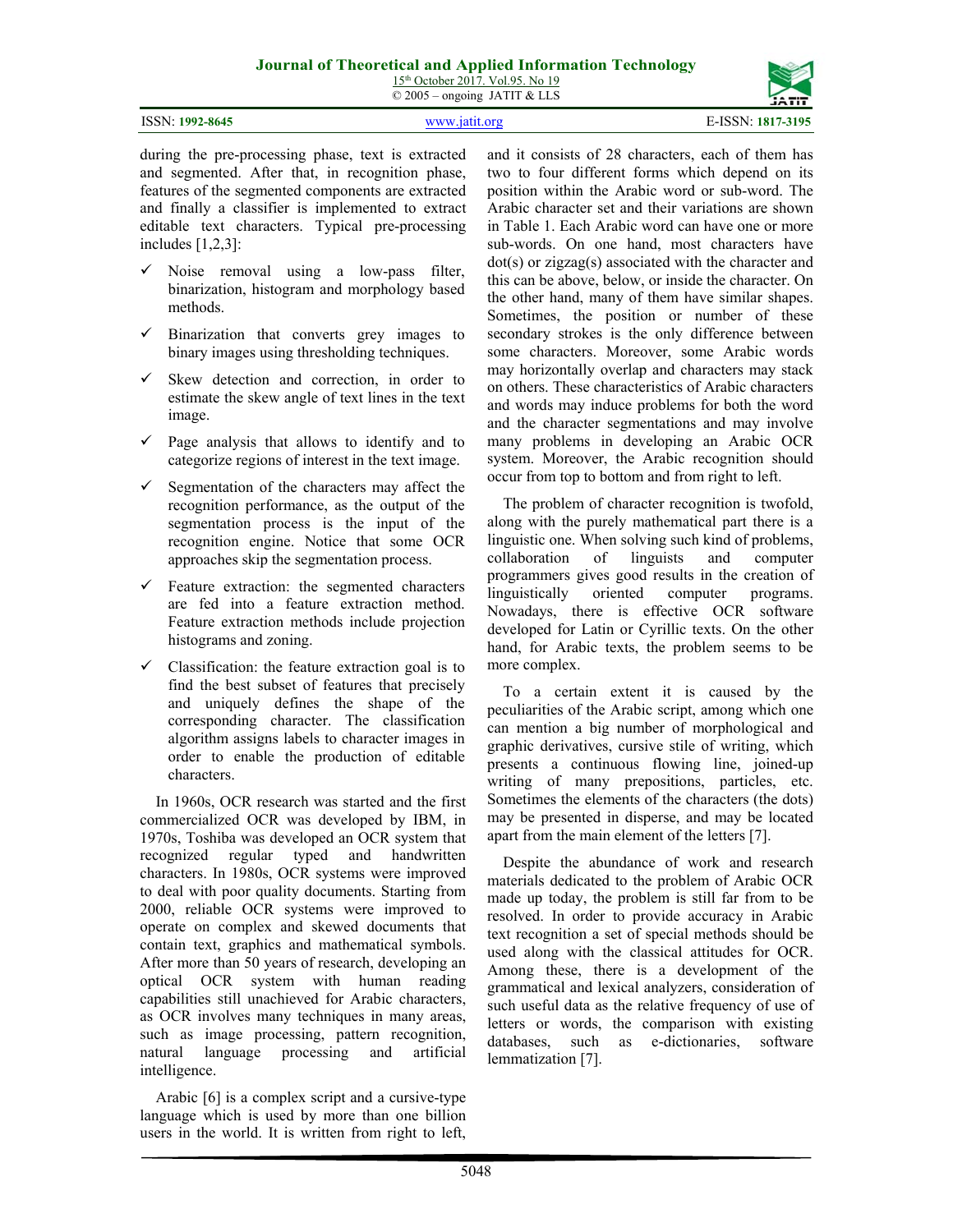



*Table 1: Shapes of Arabic alphabets in different positions.*

| Name                             | Isolated                                                                                             | Initial                                                                                                                                | Medial         | Final               |
|----------------------------------|------------------------------------------------------------------------------------------------------|----------------------------------------------------------------------------------------------------------------------------------------|----------------|---------------------|
| Alif                             | $\mathsf{I}$                                                                                         | $\overline{\phantom{a}}$                                                                                                               | $\overline{L}$ | $\pmb{\mathcal{N}}$ |
| Baa                              |                                                                                                      |                                                                                                                                        |                |                     |
|                                  |                                                                                                      |                                                                                                                                        |                |                     |
| Taa<br>Taa<br>Thaa<br>Jiim       |                                                                                                      |                                                                                                                                        |                |                     |
|                                  |                                                                                                      |                                                                                                                                        |                |                     |
| Haa                              | J.J.J.W.W.M.7.                                                                                       |                                                                                                                                        |                |                     |
|                                  |                                                                                                      |                                                                                                                                        |                |                     |
|                                  |                                                                                                      |                                                                                                                                        |                |                     |
| Khaa<br>Daal<br>Dhal<br>Raa      |                                                                                                      |                                                                                                                                        |                |                     |
|                                  |                                                                                                      | ں اِن<br>ز                                                                                                                             |                |                     |
| Zaay                             |                                                                                                      |                                                                                                                                        |                |                     |
| $\overline{\text{S} \text{lin}}$ |                                                                                                      |                                                                                                                                        |                |                     |
| Shin<br>Saad                     |                                                                                                      |                                                                                                                                        |                |                     |
|                                  |                                                                                                      |                                                                                                                                        |                |                     |
|                                  |                                                                                                      |                                                                                                                                        |                |                     |
|                                  |                                                                                                      |                                                                                                                                        |                |                     |
|                                  |                                                                                                      |                                                                                                                                        |                |                     |
| Daad<br>Taa<br>Dhaa<br>Ayn       |                                                                                                      |                                                                                                                                        |                |                     |
| Ghayn<br>Faa<br>Qaaf<br>Kaaf     |                                                                                                      |                                                                                                                                        |                |                     |
|                                  |                                                                                                      |                                                                                                                                        |                |                     |
|                                  |                                                                                                      |                                                                                                                                        |                |                     |
|                                  |                                                                                                      |                                                                                                                                        |                |                     |
| Laam                             | ن الم الألم الألم الألم الألم الألم الألم الألم الألم الألم الألم الألم الألم الألم الألم الألم الأل |                                                                                                                                        |                |                     |
| Miim                             |                                                                                                      |                                                                                                                                        |                |                     |
| Nuun                             |                                                                                                      | $\begin{array}{c c c c} \hline \multicolumn{3}{c }{\bullet} & \multicolumn{3}{c }{\bullet} & \multicolumn{3}{c }{\bullet} \end{array}$ |                |                     |
| Haa                              | ٥                                                                                                    |                                                                                                                                        |                |                     |
| Waaw                             |                                                                                                      |                                                                                                                                        |                |                     |
| Yaa                              | <u>و</u><br>ي                                                                                        | <u>و ا</u>                                                                                                                             |                | ـو<br>سي<br>سئ      |
| Hamza                            | ¢                                                                                                    |                                                                                                                                        |                |                     |

DTW [8] is one of the well-known techniques that finds an optimal alignment between two given (time-dependent) sequences under certain restriction, DTW warps the two sequences in a nonlinear fashion to match each other. To stretch (or compress) two-time series in order to make one resemble the other as much as possible, the distance between them computed, after stretching, by summing the distances of individual aligned elements. In OCR system, one of the main advantages of DTW is its ability to recognize, properly, words or characters without prior a separate segmentation step. In 1989, Khemakhem had initially adapted DTW to Arabic OCR [9], in which DTW provided a word recognition rate of 97%, however, the recognition rate was dependent on the size of the text font used.

In [10], authors proposed a distributed Arabic handwriting OCR system based on a parallel Fast DTW algorithm [11] via cloud computing technologies [12] and concluded that cloud computing technologies are beneficial to accelerate the process of Arabic handwritten recognition. Similarly, authors in [13] proved that their distributed computing system implementation is promising to speed the Arabic OCR based on the DTW algorithm. In [14], authors presented an inertial-sensor-based digital pen (inertial pen) associated with DTW-based recognition algorithm for handwriting and gesture recognition, the userindependent recognition rates vary between 87.3% and 98.1%, moreover, their user dependent recognition rates vary between 93.0% and 99.8%.

Rather than using the ordinary character segmentation process [15,16] in which the lines are segmented into lines, the lines are then segmented into words, and finally, the words are segmented into characters. In this paper, the proposed OCR algorithm segments the lines into characters directly; it overlaps the character segmentation and the recognition processes. This choice is to avoid some of the Arabic text challenges and to speed the recognition process by dropping the word segmentation step.

The proposed OCR algorithm aims at recognizing Arabic characters in Jordanian newspapers - small character sizes- with a high character recognition accuracy rates. Moreover, this paper is to implement a parallel version of the whole OCR process to speed the proposed OCR algorithm to be applicable for Arabic newspaper text recognition.

Moreover, this paper compares the recognition character rate using DTW and correlation [17] in the segmentation - recognition step. Noting that authors in [17] presented a simple approach for Arabic OCR that deployed correlation and dynamic-size windowing to segment and to recognize Arabic characters.

The rest of paper is organized as follows: Section 2 presents some of the related work. Section 3 presents an overview of the DTW. The proposed Arabic OCR method is explained in Section 4. Section 5 illustrates results. Finally, conclusion and future work is presented in section 6.

### **2. RELATED WORK**

Arabic OCR systems were not well studied as thoroughly as Latin, Chinese, or Japanese that have been paid more attention than both Arabic and non-Arabic-speaking researchers. This section lists some of several studies that were conducted on typed Arabic OCR.

In [18], authors proposed an Arabic OCR system that recognizes isolated typed characters, their proposed OCR system uses Zernike and Invariant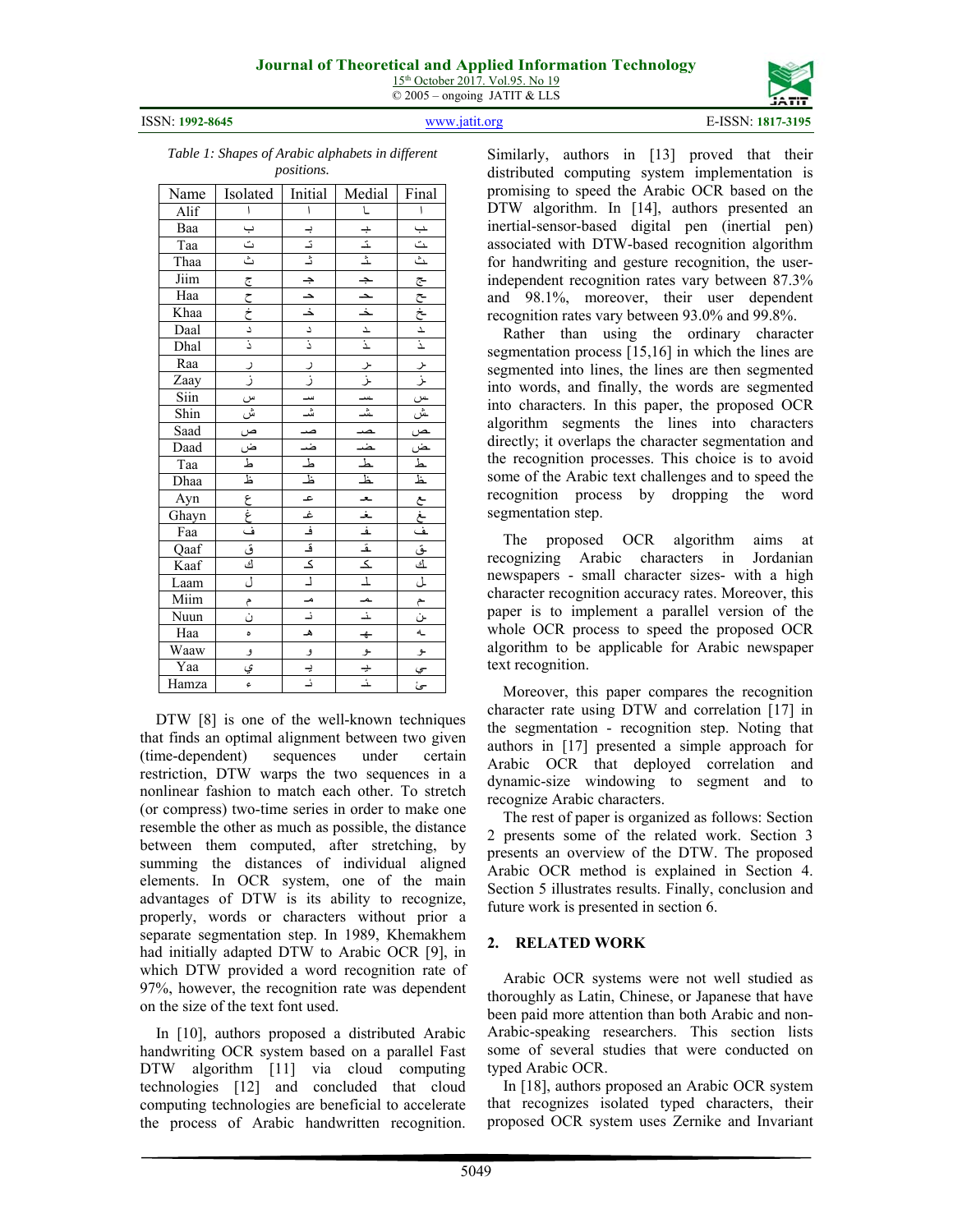ISSN: **1992-8645** www.jatit.org E-ISSN: **1817-3195**

moments with Walsh transformation, their results reported 98% recognition rate.

In [19], authors proposed a method that is able to discriminate handwritten and typed Arabic texts using a bag of visual words model, after segmenting the Arabic text into blocks, their algorithm represents each block as a word vector, these word vectors include features that are recognized by a scale invariant feature transform (SIFT) algorithm [20], finally, their proposed algorithm decides whether the Arabic text block is handwritten, typed, or noise using a support vector machine classifier, their method shown a promising performance using a reliable evaluation approach evaluated on different datasets.

In [21], authors proposed a recognition technique for Arabic printed texts, their recognizer uses hidden Markov and bootstrap models, the usage of the two models optimizes the boundary of Markov model and enhances the performance of the proposed recognizer, their recognition technique decreases error rates for both word and character recognition to 13.3% and 14% respectively.

In [22], the authors investigated the usage of k-Nearest Neighbor (kNN) and Random Forest Tree (RFT) classifiers in Arabic OCR tasks, their OCR system performs a binarization process on the input images that contain the Arabic typed texts, extracts statistical features calculated on the shapes of the Arabic characters, and finally, evaluated the performance of the mentioned two classifiers, and, it is concluded that RFT classifier is much better than kNN by more than 11 % in recognition rate.

In [23], authors proposed an automatic recognition of fonts before starting OCR steps, in order to enhance the recognition accuracy of their Arabic OCR system, font recognition is achieved using SIFT descriptors [20] and a statistical feature selection algorithm is used with RFT classifier in the classification step of OCR systems, moreover, their text font recognition preprocessing step was helpful to achieve 99.8% to 100% character recognition accuracy when testing their proposed approach using a noise free Arabic OCR dataset of 30000 samples.

In [24], authors used a bidirectional long shortterm memory (BLSTM) networks to implement a segmentation-free OCR system, BLSTM is a sort of recurrent neural networks that requires training by a pre-segmented data, and post-processing to transform outputs into label sequences. In their OCR system, a connectionist temporal classification method is used with BLSTM to label the unsegmented sequences, the proposed OCR system is evaluated using cursive Urdu and noncursive English scripts and achieved 99.17% accuracy on non-cursive Latin scripts, 88.94% accuracy on Urdu cursive scripts without positive information, and 88.79% on Urdu cursive with position information, as a result, their approach requires more enhancements with cursive scripts, moreover, it needs more enhancements to work robustly with typed documents.

In [25], an automatic recognizer for printed Arabic texts is proposed, the recognizer uses linear and ellipse regression techniques, after gathering the possible forms of Arabic letters, their proposed recognizer generates a special code to represent each form for all the Arabic letters, the generated codes are used to identify characters. Moreover, the proposed recognizer is able distinguish fonts as it collects codes that are uniquely exist in the different fonts. Their proposed OCR approach is evaluated using 14000 different Arabic words with different fonts and achieved 86% recognition accuracy.

Arabic is among the most popular languages in the world. Hundreds of millions of people are speaking Arabic, however, because of its complexity, the recognition of printed and handwritten Arabic documents remains a challenge. Although, there are many published methods for that recognizes printed Arabic characters, there still needs to enhance recognition rate and speed for Arabic OCR systems.

#### **3. DYNAMIC TIME WARPING ALGORITHM**

DTW [8,10-14] measures similarity between two-time series and finds the optimal alignment between them by comparing a set of sample points of the two times sequences. The two sequences are usually warped in a non-linear fashion. Moreover, DTW may impose restrictions on the matching process to improve matching results and to reduce comparison complexity.

DTW may place restriction on the data sequences by sampling them at equidistant points in time which can be easily achieved by re-sampling, i.e. it may calculate the distance between the two-time series by resampling one of the series and by computing the distance sample by sample, however, this process may match samples that do not correspond well to each other.

 It is known that DTW matching algorithm uses dynamic programming (DP) to align two time series, so that a distance metric is minimized. To formulate DTW, the following two time series S and T are defined in Equation 1 and Equation 2[26]: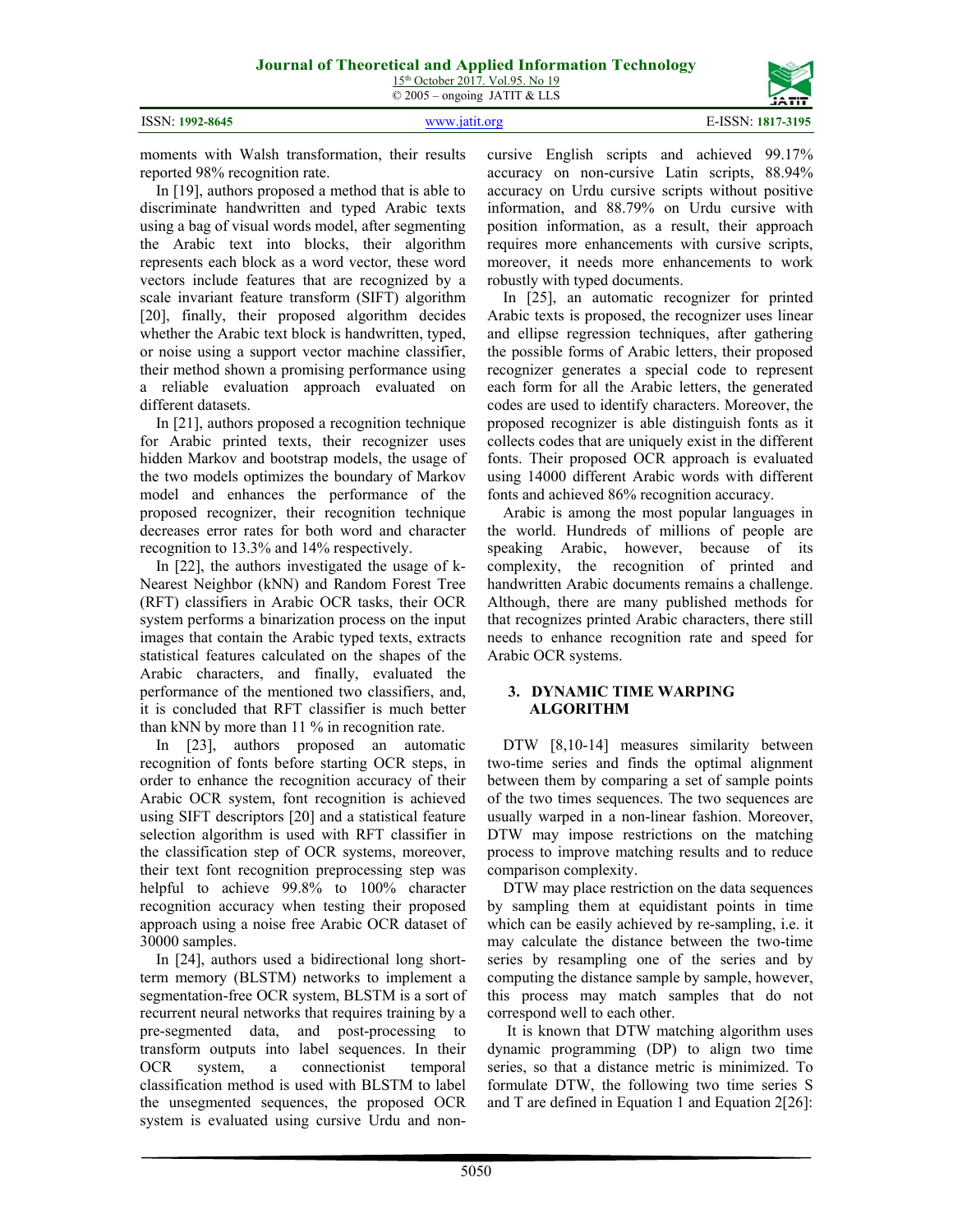| $15th$ October 2017. Vol.95. No 19 |
|------------------------------------|
| $\odot$ 2005 – ongoing JATIT & LLS |

|                                | $\approx$ 2009 ongoing 31.111 & LLD | <b>JATIT</b>                                                                                   |
|--------------------------------|-------------------------------------|------------------------------------------------------------------------------------------------|
| ISSN: 1992-8645                | www.jatit.org                       | E-ISSN: 1817-3195                                                                              |
| $S = S_1, \ldots, S_n$         | ΊI                                  | This restriction is ensuring the confining of                                                  |
| and<br>$T =_{t1}, \ldots, t_m$ | $\mathbf{2}^{\circ}$                | steps in the grid to adjacent points, i.e. $i_k - i_{k-1} \leq 1$<br>and $j_k-j_{k-1}\leq 1$ . |

These two sequences S and T are arranged by DTW to form a n-by-m grid, where each grid point, denoted by (i,j), corresponds to an alignment between  $s_i$  and  $t_i$ , a warping path, W (see Equation 3) aligns the elements of the two sequences S and T, such that the distance between them is minimum.

$$
W = w_1, \ldots, w_k \tag{3}
$$

Noting that W is a series of grid points, where each  $w_k$  corresponds to a point denoted as  $(i,j)_k$ .

DTW requires a distance measure to formulate DP problems, the following are two candidates for a distance measure Ϫ between two times series elements that can be used to implement DTW, one of them is the magnitude of the difference, Equation 4, and the other is the square of the difference between the two sequences S and T, Equation 5:

$$
\mathbf{\tilde{x}}(i,j)=|si-tj| \tag{4}
$$

$$
\mathbf{\tilde{x}}(i,j)=(si-tj)^2\tag{5}
$$

To calculate the distance between S and T using the distance measure  $X$ , Equation 6 is defined:

$$
DTW(S,T)=min_{w}[\sum_{k=1}^{p} \quad \mathbf{\hat{x}}(w_k)] \quad (6)
$$

In DP, it is needed to define variables that describe legal state transitions, these variables include a stage variable, state variables, and decision variables. The stage variable is simply the time and it essential to enforce a monotonic order on events, the state variables are the individual grid points, and, the decision variables are constraints on acceptable paths between grid points to reduce the search space of DTW, and to minimize the number of warping paths.

It is known that calculating matrix  $\mathbf{\hat{x}}$  is time consuming, thereby time and space complexities in the implementation of DTW is increased. Therefore, it is essential to set the following restrictions:

- $\checkmark$  Monotonicity: This restriction is ensuring the monotonically ordering of points with respect to stage variable, i.e.  $i_{k-1} \leq i_k$  and  $j_{k-1} \leq j_k$ .
- Continuity:

and  $j_{k}$ - $j_{k-1} \leq l$ . Warping window:

This restriction ensures falling of points in a given warping window, i.e.  $|i_k-i_k| \leq w$ , where w is the window width  $(w>0)$ .

- $\checkmark$  Slope constrain: This constrain is to avoid extremely large movements of acceptable warping paths.
- $\checkmark$  Boundary conditions:

This constrain is to further reduce the search space of DTW by constraining endpoints,  $i_1=1$ ,  $j_1=1$  and  $i_k=n$ ,  $j_k=m$ .

DP is implemented using the following recurrence relation as shown in Equation 7:

$$
\mathcal{E}(i,j)=\mathbf{\hat{X}}(i,j) + \min[\mathbf{\hat{X}}(i-1,j), \mathbf{\hat{X}}(i-1,j-1), \mathbf{\hat{X}}(i,j-1)]
$$
\n(7)

Where the cumulative distance,  $\epsilon(i,j)$ , is the sum of the distance between elements specified by a point and the minimum of the cumulative distances of their neighbors. DP uses this symmetric formulation without re-calculating partial path distances. Upon completion, DTW finds the best warping path by tracing the lowest cumulative distance.

#### **4. THE PROPOSED ARABIC OCR USING DTW**

It is known that each character in Arabic comes in different shapes depending on its location of the word (start, middle, or end), Table 1. Moreover, Arabic characters have different shapes, if they are isolated and some of them are classified into same groups that may have the same main stroke with minor changes (some of them may have different number of dots or different locations of dots with respect the main stroke). The main implementation steps of the proposed Arabic OCR system based on DTW algorithm are shown in Figure 1.

In addition to the challenges of Arabic characters, there are a number of factors that affect the Arabic OCR quality, such as the scanner quality, scan resolution, type of printed documents (laser printer or photocopied) and paper quality [15,16]. Therefore, in this work, segmentation of Arabic characters is merged with the recognition step to overcome the ordinary segmentation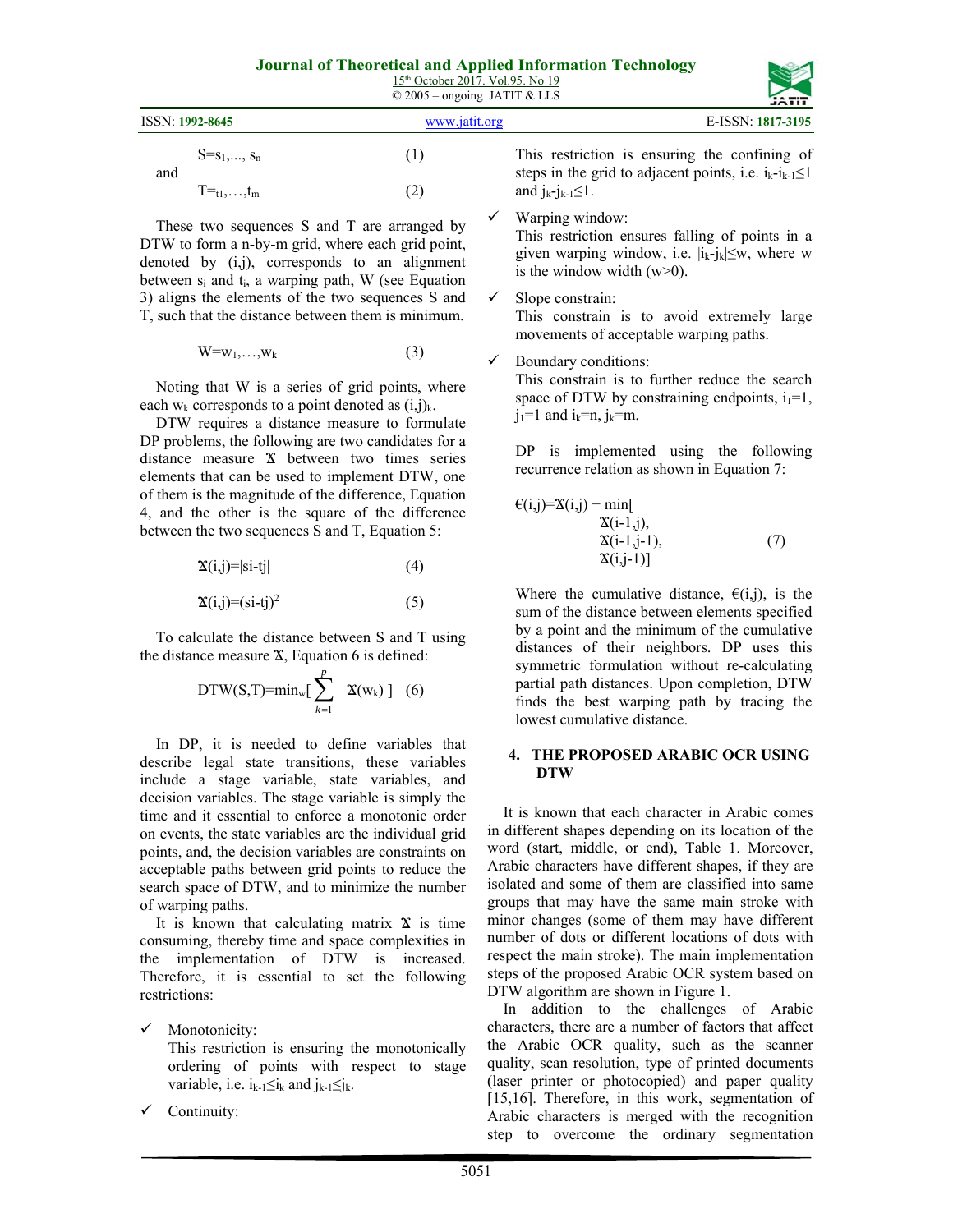| ISSN: 1992-8645 | www.jatit.org | E-ISSN: 1817-3195 |
|-----------------|---------------|-------------------|
|                 |               |                   |

problems such as the overlapping of sub words, different sizes of written characters, and the existence of connecting strokes with different length between the written Arabic characters. Moreover, a number of pre-processing steps are used to make the Arabic OCRing more robust and to make it easier for the proposed OCR system in order to operate in accurate manner. The proposed algorithm steps, as shown in Figure 1:



*Figure 1. Implementation steps of the proposed Arabic OCR using DTW algorithm.* 

# *Step 1: Arabic text image acquisition:*

In this work, a scanner is used to capture Arabic text images noting that the (color) images are scanned page by page using a 300 dpi scanner.

### *Step 2: Arabic text image pre-processing:*

The scanned Arabic text pages are pre-processed [27], some of the scanned images suffer from slight rotation due to the scan process, and therefore, a rotation algorithm is applied to make them horizontally aligned. However, if the scanned images are color images, the OCR algorithm converts them to grey level images. In this work, the Arabic text image pre-processing incorporates the following detailed steps:

 $\checkmark$  Image binarization:

The pre-processed grey images are binarized using Otsu's binarization algorithm [27]. Finally, binarized images are saved as bmp files.

 $\checkmark$  Noise reduction:

The binarized images are subjected to noise reduction and enhancement processes. In image processing, there are many noise reduction approaches. In this paper, Median filter is applied on binarized Arabic text images to reduce noise. Median filters are one of the useful nonlinear digital filtering techniques, often used to remove noise such as reducing salt-and-pepper noise in digital images, it replaces a pixel by the median of all pixels in the neighborhood

# Thinning:

Image thinning [27] is to convert a thick digital image into a thin digital image – a one-pixel width image, i.e. to obtain the skeleton form for each Arabic character that expresses the structural connectives of the main component of an Arabic character. The main advantage of a thinning process is to produce a more compact, convenient and condensed representation of a character image while preserving its topological properties. It is noted that thinning process is normally used with handwritten OCR systems, however, it is used with the proposed printed Arabic character OCR system to minimize the processing time for the recognition using DTW algorithm.

#### *Step 3: Segmentation and character recognition using DTW:*

The segmentation process is a basic OCR step, errors in segmenting characters produce errors in the recognition process in this work, the proposed segmentation-recognition process is based on pixel tracking is used to segment characters directly.

In this paper, segmentation [15,16] incorporates line and character segmentation steps that are embedded in character recognition using DTW. It is known that each Arabic text line consists of a group of words and each Arabic word consists of a group of characters that are adjacent to each other.

Arabic characters are sequentially divided into disjoint or overlapping cells for which size and location are not known in advance, this embedded character segmentation is inspired from profilebased representations of printed words presented in [28].

Our proposed recognition segmentationrecognition method captures the shape information of Arabic characters without any prior assumption on the font size or style used in the scanned text images, represents each character by a feature vector and matches it with other character profiles – templates. Finally, the algorithm forms Arabic words as a sequence of pattern cells that match profile-based feature vectors. The character shape matching is performed using DTW. DTW ensures great flexibility in the course of the matching process and handles local variations in the shapes of characters.

The proposed segmentation recognition using DTW incorporates the following detailed steps [17]: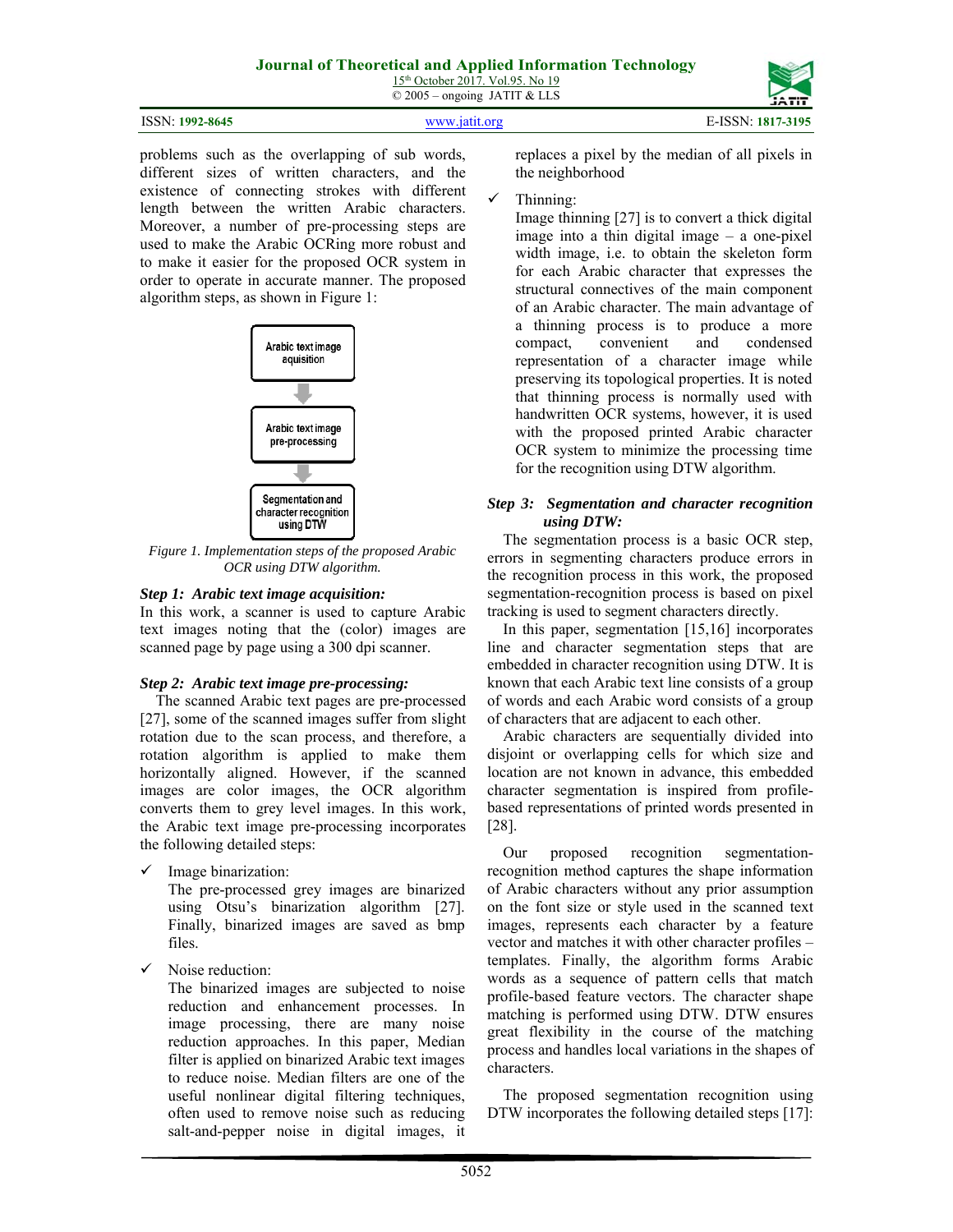

ISSN: **1992-8645** www.jatit.org E-ISSN: **1817-3195**

- $\checkmark$  Line segmentation and cropping: The Arabic text binary images are segmented [15,16] into lines of text. Moreover, each segmented line is cropped to get rid of the white area around.
- *Cell height-width calculation*:

The maximum vertical coordinate (MVC) and the base line coordinate (BLC) (see the upper and the lower red lines as shown in Figure 2) of cells are determined. The cell height is calculated by subtracting the BLC from the MVC.



*Figure 2. Font size calculation [17].* 

In this work, the proposed OCR algorithm recursively increases the width of the cell, width increasing process continues until matching a candidate valid Arabic character, in this width calculation process, the proposed OCR algorithm sets the minimum character width (cell width) to 20 pixels.

If the cell width does not contain a valid character, it increases the cell width by 2 pixels at a time).

As Arabic characters are cursive, the cell width may contain a full character and a portion of another character, as shown in Figure 3.

To solve this problem, i.e. when containing a portion of the successor or predecessor character, the proposed Arabic OCR algorithm removes remnants of the other Arabic characters from the cell.

*Candidate character normalization:* 

It is known that the sizes of Arabic characters may vary. As a result, size normalization is often used to scale candidate cells (characters) to a fixed size, i.e. the size of the cells must fit the size of the cell profiles (character templates). The OCR algorithm centers these candidate cells (characters) before executing the matching process using DTW. Cell (character) size normalization is one of the important pre-processing techniques that are commonly used in OCR systems.



*Figure 3. Character image with a remnant [17].* 

In this work, character (cell) sizes are normalized into 32×32 pixels and cropped. The normalization process is performed as follows: Each segmented cell (character) is cropped, resized, and centered in a 32×32 pixel block before matching. Before recognition process, the normalized characters are middle position, initial position, end position, isolated character, or space between two words.

*Character recognition using DTW*:

Recognition is done by comparing the cell profiles of all character corresponding to the input cell (character) using DTW algorithm.

These cell profiles - templates are prepared as follows: three randomly selected essays from Addustour<sup>1</sup>, Jfranews2 and Al-Rai<sup>3</sup> newspapers are manually segmented. The segmentation process terminates after segmenting all the forms (initial, middle, final, and isolate) of the 28 Arabic characters from each of the three newspapers. The segmented characters templates – cell profiles that are resulted from the three newspapers are merged, however, highly similar of the duplicated character forms are discarded. These remaining cell (character) forms are normalized, cropped, resized and centered in a 32×32 pixel block. Notice that each Arabic character form has 1, 2 or 3 sample cell profiles - templates. These character forms are served as cell (character) profiles – templates in the online segmentation – recognition step. In each character line, the input – candidate cell (character) is searched from right to left. The search terminates whenever the classifier finds a meaningful character (or space). DTW finds the dissimilarity between two non-linear sequences potentially having different lengths, one of them is the candidate input cell (character) and the other is each of the Arabic character forms that are stored in previously collected character

 $\frac{1}{1}$ http://www.addustour.com/

<sup>2</sup> http://www.jfranews.com.jo/

<sup>3</sup> http://alrai.com/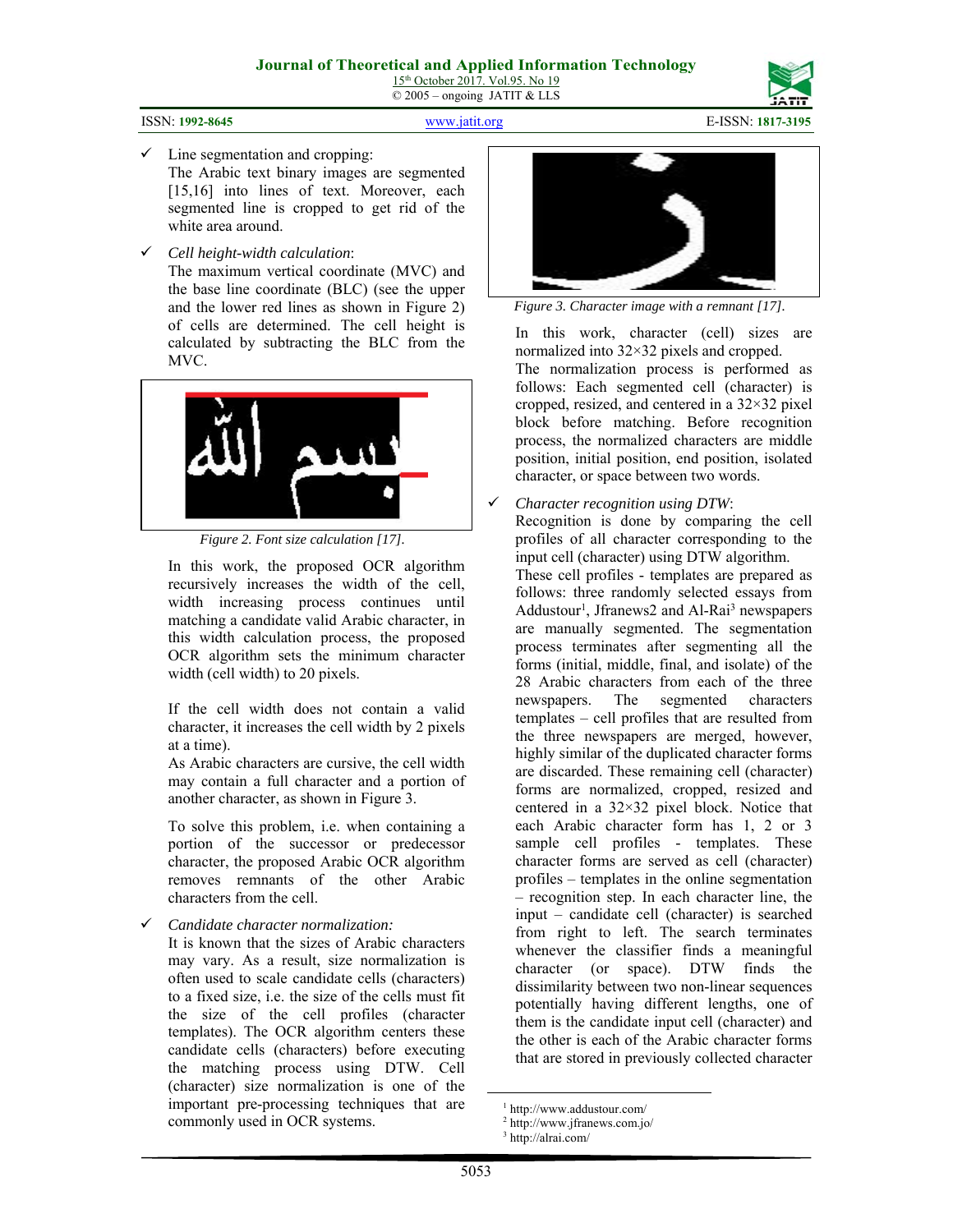15<sup>th</sup> October 2017. Vol.95. No 19 © 2005 – ongoing JATIT & LLS

| ISSN: 1992-8645<br>www.jatit.org | E-ISSN: 1817-3195 |
|----------------------------------|-------------------|
|----------------------------------|-------------------|

cell profiles - templates. Finally, the algorithm returns the most similar character from the templates i.e. the matched character with the input character (An Arabic character is said to be OCRed correctly if it gives the shortest DTW distance with one of the characters in the cell (character) profiles - templates).

*Arabic Character typing*:

After character recognition, the proposed Arabic OCR using DTW types the recognized character in a text editor.

#### **5. RESULTS**

In order to evaluate the accuracy of the proposed Arabic OCR using DTW, we have used printed Arabic characters retrieved from Ad-Dustour newspaper, Alrai newspaper and Jafranews (newspapers in Jordan). These documents serve as our own database for printed Arabic text recognition of newspapers, and used to conduct experiments to evaluate the performance of the proposed OCR technique. These printed texts are scanned at 300 dots per inch using HP Scanjet 2400 scanner, Table 2 shows the statistics of the pages used in evaluating the performance of the proposed algorithm.

| Statistics parameter     | Number |
|--------------------------|--------|
| Pages                    | 49     |
| Words                    | 50007  |
| Characters (no spaces)   | 316360 |
| Characters (with spaces) | 370201 |
| Paragraphs               | 6839   |
| Lines                    | 20794  |

*Table 2: Some useful statistics about the data used in evaluation of the proposed OCR system* 

Highly skewed text are discarded, the data in Table 2 was selected randomly from the mentioned Jordanian newspapers, so as to fairly evaluate the robustness of the proposed OCR approach, the whole dataset is subjected to noise removal and image enhancement processes, converted to binary images, cropped to get rid of the white area around the pages, normalized, thinned, segmented to lines, cropped to get rid of the white area around the lines, the font size of the candidate characters is determined, and compared through a recursive search to match one of the character forms of one of the predefined templates of Arabic characters using DTW algorithm. In this work, MATLAB (R2016.a/64-bit) is utilized to implement the proposed Arabic OCR using DTW algorithm on an HP Pavilion g6 machine (Intel(R) Core(TM) i5

CPU M480 @ 2.67GHz with 3.00 GB RAM) running a MS Win 10 64-bit operating system. It should be noted that the proposed Arabic OCR using DTW algorithm is implemented using a parallel MATLAB programming technique which is basically based on parallel MATLAB instructions such as *parfor*.

Figures 4 and 5 show the original text images, and the corresponding recognized Arabic text paragraphs, respectively, by using our proposed OCR module based on DTW.

وعبرت الـوزارة عن أملها في ان يسهم هذا الجهد في ايجاد بيئة مدرسية وتربوية تعلو بالوطن وتبنى المستقبل. ووفقا لبيان صحافى اصدره الملتقى امس الثلاثاء فان الملتقى بدا بتعميم المبادرة الوطنية بمحورها الاول: الطالب المثالي على مديريات التربية والتعليم في المحافظات بالتنسيق مع وزارة التربية والتعليم. وقال امين عام الملتقى محمد البدور ان المبادرة استهدفت عددا من المدارس في المرحلة الاولى بناء على

ترشيح مديريات التربية والتعليم، وشملت ايضا الطلبة في الصفوف من السابع وحتى الثاني الثانوي.

واضاف ان المدارس المعنية تسلمت المعايير التي يلتزم بها الطالب لتقوم ادارة المدرسة بتقييمه بموجبها ومن ثم تقوم المبادرة بتكريم الطلبة المثاليين ومنحهم العضوية في ملتقى بناة الغد .

*Figure 4. The original text image – Example 1* 

وعبرت الوزاره عن املها في ان يسهم هذا الجهد في ايجاد بيئه مدرسيه وتربويه تعلو بالوطن وتبني المستقبل ووفقا لبيان صحافي اصدره الملتقى امس الثلاثاء فان الملتقى بدا بتعميم المبادره الوطنيه بمحورها الاول الطالب المثالي على مديريات التربيه والتعليم في المحافظات بالتنسيق مع وزاره التربيه والتعليم وقال امين عام الملتقى محمد البدور ان المبادره استهدفت عددا من المدارس في المرحلة الاولي بناء على ترشيح مديريات التربيه والتعليم وشملت ايضا الطلبه في الصفوف من السابع وحتى الثاني الثانوي واضاف ان المدارس المعنيه تسلمت المعايير التي يلتزم بها الطالب لتقوم اداره المدرسه بتقيـيمه بموجبها ومن ثم تقوم المبادره بتكريم الطلبه المثاليين ومنحهم العضويه في ملتقى بناه الغد

*Figure 5. An Arabic OCR using DTW output for the text image in Figure 4* 

In the same manner, Figures 6 and 7 show the original text images, and the corresponding recognized Arabic text paragraphs, respectively. Clearly, recognition process of our proposed technique is novel and robust.

To conduct a subjective comparison of text recognition, the proposed approach is compared with another printed Arabic text recognition system [17]. Authors in [17] implemented a correlation based OCR system. It is concluded that the proposed Arabic OCR algorithm using DTW works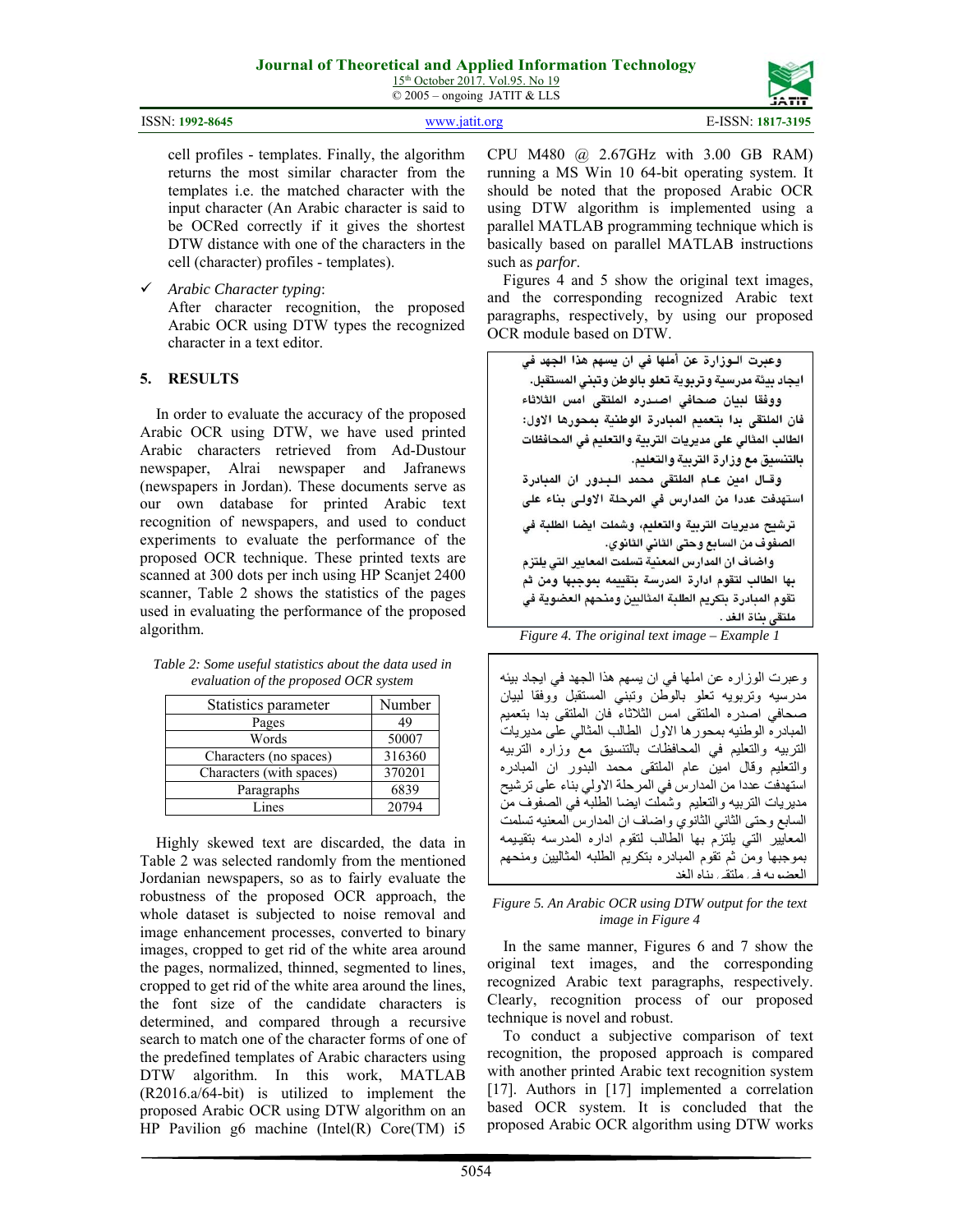15<sup>th</sup> October 2017. Vol.95. No 19 © 2005 – ongoing JATIT & LLS

ISSN: **1992-8645** www.jatit.org E-ISSN: **1817-3195**

much better. i.e. the average character recognition rate (CRR) of the proposed OCR algorithm using DTW is 98.0%, which is much better than the CRR of our previous OCR algorithm using correlation [17], where its best CRR is 96.2%. On the other hand, the worst CRR of the proposed OCR system using DTW is 96.2%.

وقال النسور انه سبق وان تحدثنا مع الاشقاء المصريين حول امكانية ان يصل خط الإنبوب الى مصر والبحر المتوسط، حيث رحبوا يذلك مثلما ان الاشقاء العر اقتين رحبو ا يذلك وسنعيد طرح هذا الموضوع على اشقائنا المصريين خلال الاجتماعات القادمة للجنة العليا الاردنية المصرية المشتركة التي ستعقد في القاهرة، مؤكدا ان هذا الخط ستكون له فوائد اقتصادية وسياسية كبيرة.

*Figure 6. The original text image – Example 2* 

وقال النسور انه سبق وان تحدثـنا مع الاشقاء المصريـين حول امكانيه ان يصل خط الانبوب الى مصر والبحر المتوسط حيث رحبوا بذلك مثلما ان الاشقاء العراقيـين رحبوا بذلك وسنعيد طرح هذا الموضوع على اشقائنا المصريـين خلال الاجتماعات القادمه للجنه العليا الاردنيه المصريه المشتركه التي ستعقد في القاهره مؤكدا ان هذا الخط ستكون له فوائد اقتصاديه وسياسيه كبيره

*Figure 7. An Arabic OCR using DTW output for the text image in Figure 6* 

Clearly, our proposed Arabic OCR using DTW works well for Arabic text images, however, some OCR problems are encountered in some of the Arabic characters such as Haa and Taa marbuta which are normalized to Haa. Same problem is encountered in Alif and its different shapes which are normalized to Alif without Hamza and in Yaa and Alif maksura which are normalized to Yaa.

### **6. CONCLUSION**

The proposed Arabic OCR using DTW aims to transform the image of a scanned printed Arabic text into an editable electronic file. The proposed algorithm is implemented using parallel MATLAB code, it is based on the common OCR processes, it scans an Arabic document, enhances it by applying some of the image processing techniques, segments the Arabic image into lines of text, and then into characters. Rather than using the common segmentation practice, this work proposes a segmentation of Arabic texts into lines and characters. The proposed Arabic OCR overlaps the segmentation and the recognition processes, in order to avoid the challenges of segmenting the highly cursive Arabic texts to isolated characters.

Although significantly high recognition results can be accomplished for Arabic typed text especially for a single font type, many challenges must to be considered by this paper in the future: mixed-font Arabic newspaper text recognition shall be addressed [29,30], a font identification is to be considered in preprocessing phase, a skew correction technique [31] is to be implemented, and finally the examination of post-processing methods such as spelling correction [32] that may improve character recognition rates is also can be considered.

### **ACKNOWLEDGEMENTS**

Authors like to thank MEng. Nawal Al-Zaben for her valuable comments and advice.

# **REFRENCES**

- [1] Adnan Amin, "Off line Arabic Character Recognition-A Survey", *Proceedings of the Fourth International Conference on Document Analysis and Recognition,* Vol. 2, 1997, pp. 596-599.
- [2] Horst Bunke, Patrick Shen-pei Wang, (Editors), "Handbook of Character Recognition and Document Image Analysis", *World Scientific*, 1997.
- [3] Mohammad Khorsheed, "Off-Line Arabic Character Recognition – A Review", *Pattern Analysis & Applications*, Vol. 5, 2002, pp. 31- 45.
- [4] Ahmed Lawgali, "A Survey on Arabic Character Recognition", *International Journal of Signal Processing, Image Processing and Pattern Recognition*, Vol. 8, No. 2, 2015, pp. 401-426.
- [5] Arindam Chaudhuri, Krupa Mandaviya, Pratixa Badelia, and Soumya Ghosh, "Optical Character Recognition Systems for Different Languages with Soft Computing", *Studies in Fuzziness and Soft Computing 352*, Springer International Publishing, 2017.
- [6] Abdelwadood Mesleh, "Support Vector Machine Text Classifier for Arabic Articles", *VDM Verlag Dr. Müller*, 2010.
- [7] Oleg Redkin, Olga Bernikova, "On the Optical Character Recognition and Machine Translation Technology in Arabic", *Proceedings of the 2011 International Conference on Artificial Intelligence*, Las Vegas, USA, Jul. 18-21, 2011, pp. 861-867.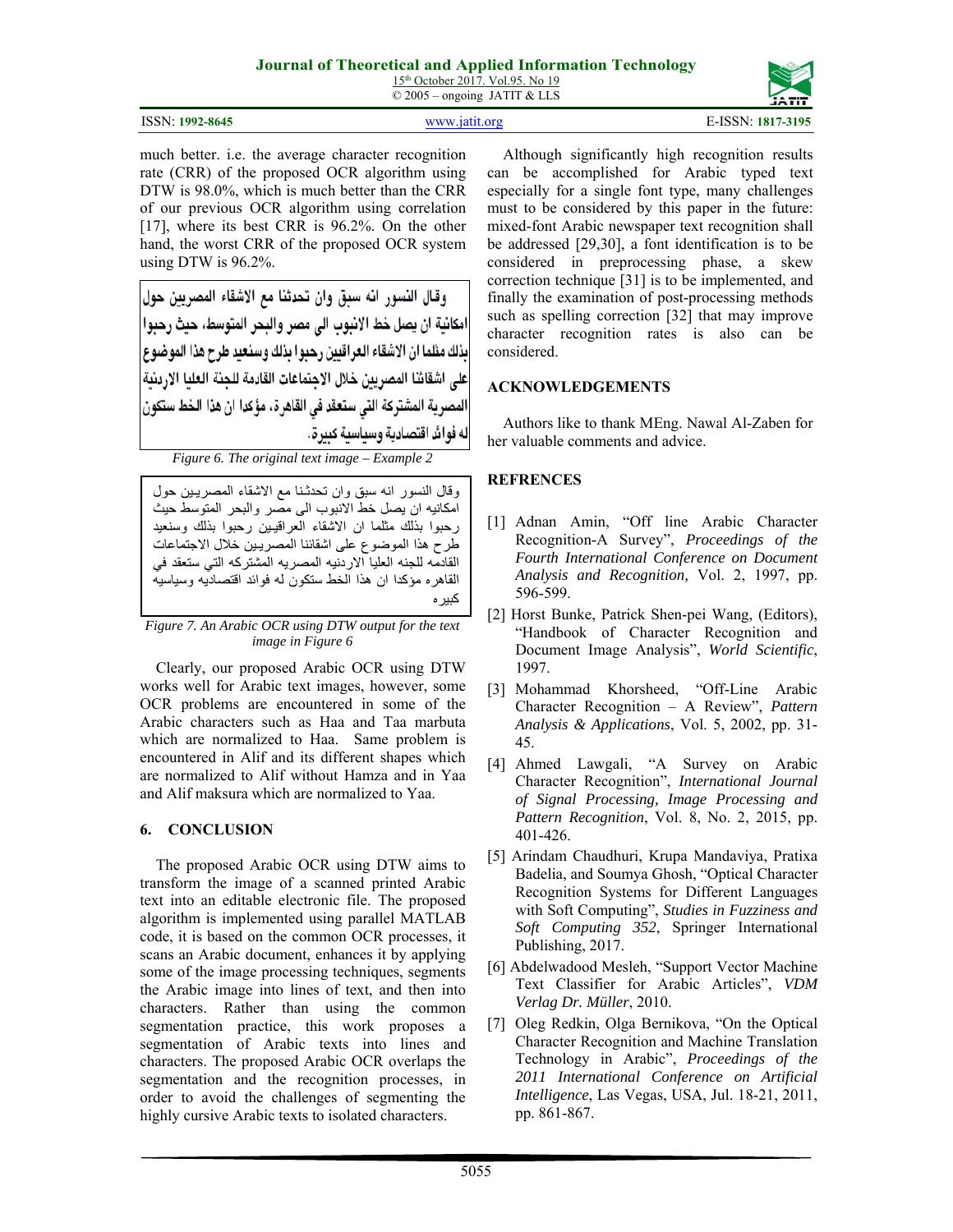15<sup>th</sup> October 2017. Vol.95. No 19 © 2005 – ongoing JATIT & LLS

#### ISSN: **1992-8645** www.jatit.org E-ISSN: **1817-3195**

- [8] Joseph B. Kruskal, Mark Liberman, "The Symmetric Time-Warping Problem: From Continuous to Discrete. In Time Warps, String Edits and Macromolecules: The Theory and Practice of Sequence Comparison", Editted by David Sankoff, Joseph B. Kruskal, *Addison-Wesley Publishing Co., Reading, Massachusetts*, 1983, pp. 125-161.
- [9] Maher Khemakhem, "Arabic Type Written Character Recognition Using Dynamic Comparison", *Proceedings of 1st Computer Conference*, Kuwait, March 1989, pp. 109-118.
- [10] Hamdi Hassen, Maher Khemakhem, "Large Distributed Arabic Handwriting Recognition System based on the Combination of FastDTW Algorithm and Map-reduce Programming Model via Cloud Computing Technologies", *AASRI Procedia*, Vol. 5, 2013, pp. 156-163.
- [11] Stan Salvador, Philip Chan, "FastDTW: Toward Accurate Dynamic Time Warping in Linear Time and Space", *KDD Workshop on Mining Temporal and Sequential Data*, 2004, pp. 70- 80.
- [12] Radu Prodan, Simn Ostermann, "A Survey and Taxonomy of Infrastructure as a Service and Web Hosting Cloud Providers", *Proceedings of the International Conference on Grid Computing*, Banff, AB, Canada, Oct. 13-15, 2009, pp. 1-10.
- [13] Zied Trifa, Mohammed Labidi, and Maher Khemakhem, "Dynamic Time Warping Algorithm with Distributed Systems", *World of Computer Science and Information Technology Journal*, Vol. 1, No. 4, 2011, pp. 132-137.
- [14] Yu-Liang Hsu, Cheng-Ling Chu, Yi-Ju Tsai, and Jeen-Shing Wang, "An Inertial Pen With Dynamic Time Warping Recognizer for Handwriting and Gesture Recognition", *IEEE Sensors Journal*, Vol. 15, Issue 1, 2015, pp. 154-163.
- [15] Ahmed M. Zeki, Mohamad S. Zakaria, and Choong-Yeun Liong, "Segmentation of Arabic Characters: A Comprehensive Survey", *International Journal of Technology Diffusion*, Vol. 2, Issue 4, 2011, pp. 48-82.
- [16] George Kour, "Real time segmentation and recognition of on line handwritten Arabic scripts", *Master thesis*, Tel Aviv University, 2014.
- [17] Abdelwadood Mesleh, Ahmed Sharadqh, Jamil Al-Azzeh, Mazen Abu-Zaher, Nawal Al-Zabin, Tasneem Jaber, Aroob Odeh, and Myssa'a Hasn, "An Optical Character Recognition",

*Contemporary Engineering Sciences*, Vol. 5, No. 11, 2012, pp. 521-529.

- [18] Mustapha Oujaoura, Rachid El Ayachi, Mohamed Fakir, Belaid Bouikhalene, and Brahim Minaoui, "Zernike moments and neural networks for recognition of isolated Arabic characters", *International Journal of Computer Engineering Science*, Vol. 2, Issue 3, 2012, pp. 17-25.
- [19] Konstantinos Zagoris, Ioannis Pratikakis, Apostolos Antonacopoulos, Basilis Gatos, and Nikos Papamarkos, "Distinction between handwritten and machine-printed text based on the bag of visual words model", *Pattern Recognition*, Vol. 47, Issue 3, 2014, pp. 1051- 1062.
- [20] Andrey Rosenberg, "Using SIFT Descriptors for OCR of Printed Arabic", *Master thesis*, Tel Aviv University, 2012.
- [21] Zhiwei Jiang, Xiaoqing Ding, Liangrui Peng, and Changsong Liu, "Modified Bootstrap Approach with State Number Optimization for Hidden Markov Model Estimation in Small-Size Printed Arabic Text Line Recognition", *Proceedings of the 10th International Conference of Machine Learning and Data Mining in Pattern Recognition*, St. Petersburg, Russia, Jul. 21-24, 2014, pp. 437-441.
- [22] Marwa Rashad, Noura A. Semary, "Isolated Printed Arabic Character Recognition Using KNN and Random Forest Tree Classifiers", *Proceedings of the International Conference on Advanced Machine Learning Technologies and Applications*, Cairo, Egypt, Nov. 28-30, 2014, pp. 11-17.
- [23] Mohamed Dahi, Noura A. Semary, and Mohiy M. Hadhoud, "Primitive Printed Arabic Optical Character Recognition using Statistical Features", *Proceedings of the 2015 IEEE Seventh International Conference on Intelligent Computing and Information Systems (ICICIS'15)*, Cairo, Egypt, Dec. 12-14, 2015. pp. 81-86.
- [24] Saad Bin Ahmed, Saeeda Naz, Muhammad Imran Razzak, Shiekh Faisal Rashid, Muhammad Zeeshan Afzal, and Thomas M. Breuel, "Evaluation of cursive and non-cursive scripts using recurrent neural networks", *Neural Computing and Applications*, Vol. 27, No. 3, 2016, pp. 603-613.